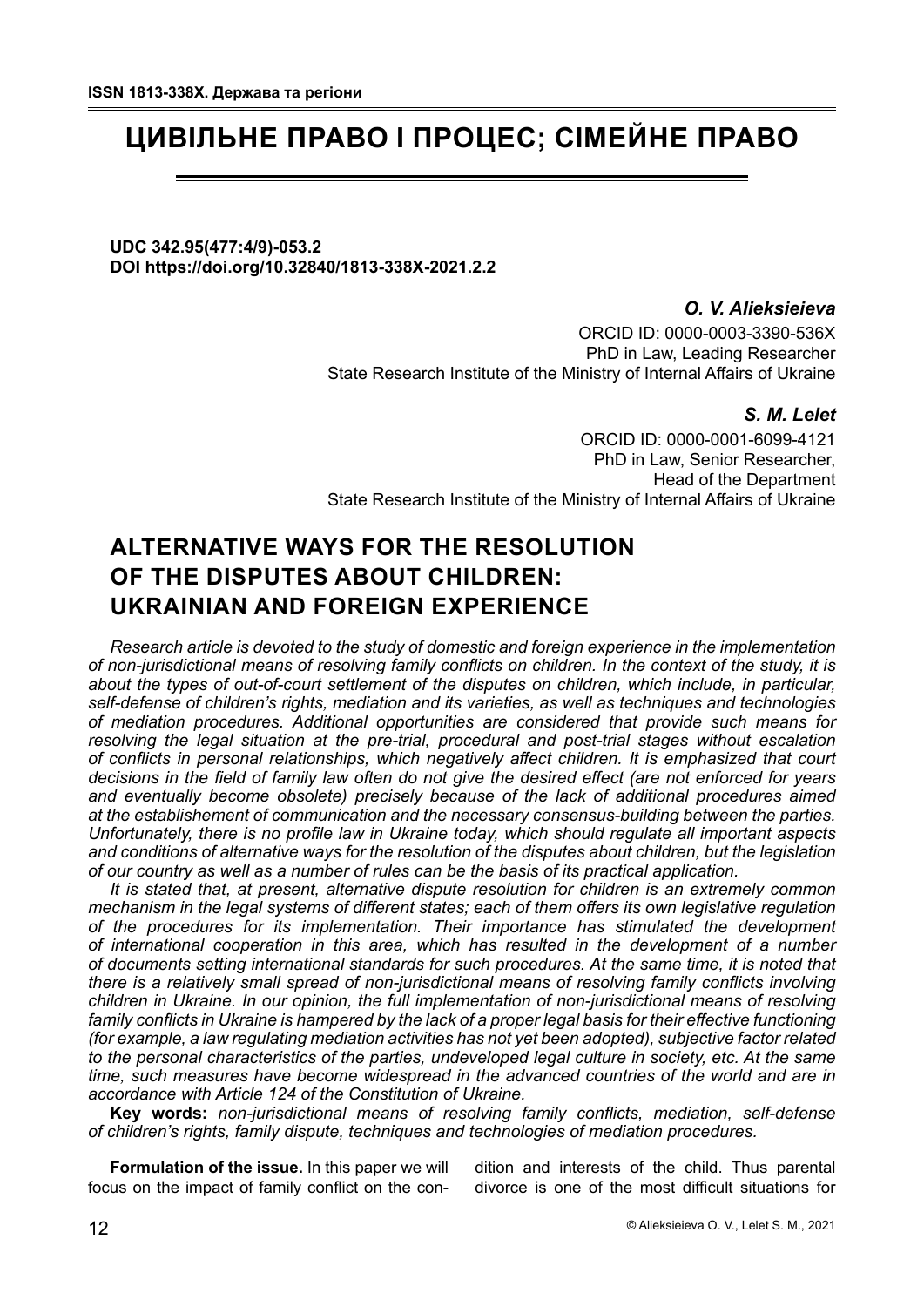a child, which can leave a deep mark in the child's soul and negatively affect his future. In such cases, parents and other family members usually go to the law for the protection of their rights. As you know, the socio-cultural code of justice is the state itself. The role of the main subject in the judiciary is obviously assigned to the state, and the individual usually has the role of the object of power influence over him. At the same time, it should be recognized that prolonged (sometimes up to several years) court proceedings do not have the best effect on the fate of children. For example, lawyers tend to focus too much on the legal rights of their clients when dealing with child custody and placement issues, and pay very little attention to clarifying parents' current responsibilities. In addition, in modern law enforcement practice, many cases where due to the length of the trial, the issues with which the lawsuits are filed, lose their relevance, and the parties suffer from significant material and moral damage and time [1, p. 119]. Even in the case of a long-awaited decision of the parties, its implementation is also delayed for years, and for the most part is not implemented at all. Therefore, it seems important to find alternative, out-of-court ways to resolve disputes against children, which determines the topic of our study [2, p. 51].

**Analysis of recent researches and publications.** Different aspects of the research have been already studied in works of domestic and foreign authors: L.O. Andriievska, V.I. Borysova, Yu.V. Cherniak, S.V. Diachenko, L.V. Krasytska, N. Kylynnyk, N. Mazaraki, Z.V. Romovska, I.L. Serdechna, S. Tokarieva, I.V. Zhylinkova. However, several issues still need in-depth investigation for the improvement of home legislation and implementation of alternative ways for the resolution of the disputes about children into social practice.

**The aim of paper** is to analyse such alternative, out-of-court ways to resolve disputes against children as mediation, self-defence and related to them procedures as well as to study the perspectives of their implementation.

**Body of research.** Presentation of Main Article 55 of the Constitution of Ukraine states that everyone has the right to protect their rights in any manner not prohibited by law [3].

In the context of our study, we are talking primarily about this type of out-of-court settlement of disputes against children as mediation and its types, as the classic negotiations and arbitration in this category of cases are impractical. The legal status of mediation as a public good and a social service has led to the development in societ-

ies of appropriate techniques and technologies for the application of mediation procedures. The most common of these are: actual mediation, negotiations, participatory procedures, mini-hearings, simplified jury trial, independent assessment of facts, preliminary neutral assessment, ombudsman, med-arb with parallel involvement of parallel parties, plenary med-arb, med-arb with additional caveat, arb-med, private court and some others.

Mediation (in the literature there are different opinions about the origin of the concept of "mediation": from the Latin "mediatio" – to mediate, "mediare" – to be a mediator; from the Greek "medos" – neutral, independent) negotiations of the parties with the participation of a third party – a mediator, who, providing general guidance to the procedure. helps the parties to establish communication with each other and reach the most effective agreements on disputes, but isn't authorized to resolve disputes. Mediation as a certain procedure is characterized by the following features: the presence of a neutral third party – a mediator who facilitates communication between the parties; dispute resolution and development of the agreement directly by the parties, not by the mediator; lack of strict legal regulation of procedure, adversarial proceedings and binding decision; the presence of a mediation agreement and, as a rule, the impossibility of coercion [4, p. 101].

Family conflict often takes the form of a dispute when the spouses turn to jurisdictional or non-jurisdictional means to resolve it. In these cases, family mediation is again one of the most effective options for resolving the dispute. In particular, it can be used in such categories of disputes as:

– disputes regarding the determination and fulfillment of alimony obligations of spouses, parents and children, including the determination or amount of alimony;

– disputes over divorce;

– disputes concerning the maintenance of the spouses and other property relations of the spouses, parents and children, other family members;

– disputes regarding the determination of the child's place of residence and / or the participation of each parent in the maintenance and upbringing of the child;

– disputes concerning the division of property of spouses, former spouses, persons who were in a de facto marital relationship;

– disputes over the organization of contact of children with their grandparents or other relatives;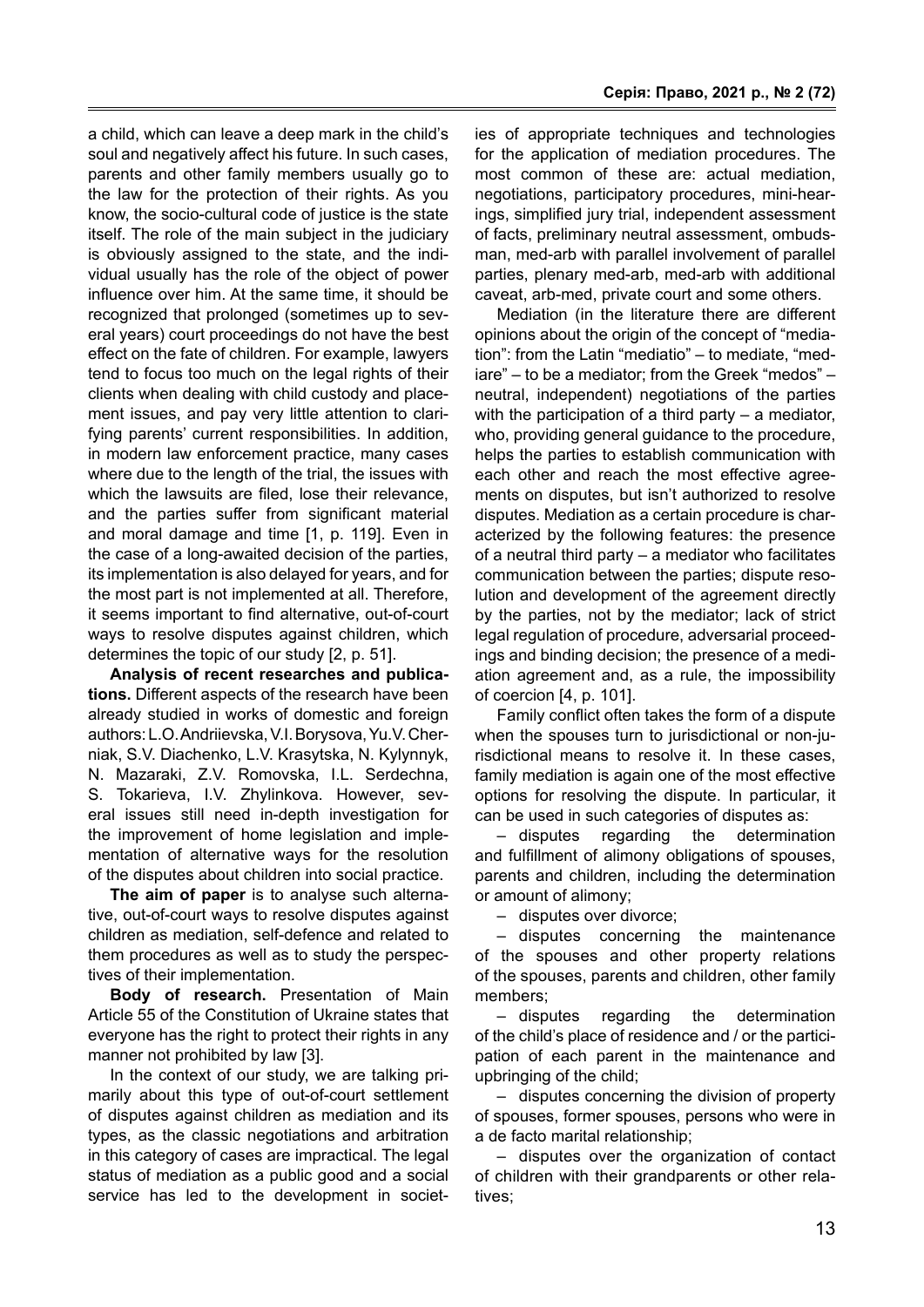## – disputes over paternity.

Nowadays, mediation is an extremely common mechanism in legal systems of different states. Each of them has its own legal regulation of mediation procedures and approaches to understanding and practical application of these tools. However, the importance of mediation has also stimulated the development of international cooperation in this area. The result of such cooperation has been the development of a number of documents that set international standards for mediation procedures.

The purpose of mediation is to discuss, understand and process a complex conflict (problem) situation to optimal recovery. There should be a discussion in the discussion of different views, opinions, often incompatible, about the events themselves or options for overcoming a difficult situation. The result of successful mediation is a concrete agreement reached during the discussion. Decisions made during mediation can be enshrined in the agreement only if each of the parties of the conflict (dispute) recognizes them [5, p. 206].

The main prerequisites for mediation are: the desire of the parties for a peaceful settlement of the conflict (dispute) and the voluntary participation of them in the mediation procedure. By joining forces to resolve the problem, instead of perceiving the opponent as an enemy, the parties of the conflict can count on reaching agreements that provide for mutual agreement – consensus (cooperation). Having reached a consensus, the parties to the conflict make a decision that allows them to constructively build further relationships and joint activities.

A mediator is a specially trained person who assists the parties to a conflict (dispute) in its settlement through mediation and does not have the authority to make a decision on the merits of the conflict (dispute). A mediator is an independent, neutral and impartial person who helps the parties of a conflict (dispute) to establish communication, negotiate and reach an agreement on the ways to resolve the conflict and conclude an appropriate agreement. Mediator training. Anyone can become a mediator under the conditions of successful special training. In Ukraine, most mediators, as a rule, have higher education (psychological, pedagogical, legal, medical, etc.) and have got an additionally received special training. Until recently, 40 hours of theoretical and practical training in basic mediator skills was considered sufficient to begin mediation prac-

14

tice (this is the model of mediator training typical of the United States). But the 25-year history of training mediators in Ukraine and generalizing the practice of their work has proved that it is impossible to acquire the full range of competencies of a mediator in such a short time. To date, the mediation community of Ukraine in the course of work on relevant bills, ethical principles of mediators and standards of training of mediators has agreed on the need [5, p. 158–160].

If we talk about international standards, it should be noted that they are divided into two main types depending on the source of their consolidation:

a) imperative: those enshrined in international legal instruments that are binding on the states that have acceded to them;

b) dispositive: those enshrined in international instruments of so-called "soft law" (English soft law), but do not have binding legal force and the application of which depends on the discretion and will of the subjects of legal relations.

The vast majority of documents defining international mediation standards are dispositive. There is no a multilateral international treaty that establishes appropriate mediation standards that are binding on the states parties to such a treaty. Most of them are enshrined in the decisions of bodies and organizations that belong to the United Nations (UN) system.

Unfortunately, there is no profile law in Ukraine today, which should regulate all important aspects and conditions of mediation, but the legislation of our country as well as a number of rules can be the basis of its practical application. At the end of 2015 several drafts of the Law on Mediation have been registered in the Verkhovna Rada of Ukraine. On July 5, 2019, the Verkhovna Rada registered Act of the Law No 10425 "On Activities in the Field of Mediation". This bill suggested to settle the definition terms, principles of mediation and the procedure for its conduct both pre-trial and out-of-court settlement dispute, mediator status, procedures for acquiring the right to mediation, training requirements and responsibilities mediators [6].

The most powerful organizations established in the period 2015–2019 are the non-governmental organizations: "Lviv Mediation Center", which annually holds the Lviv Mediation Forum, "League of Mediators of Ukraine", which provides a volunteer project on family mediation in different areas of Kyiv, "Association of Family Mediators of Ukraine", which makes efforts to form standards of training and practice of family mediation.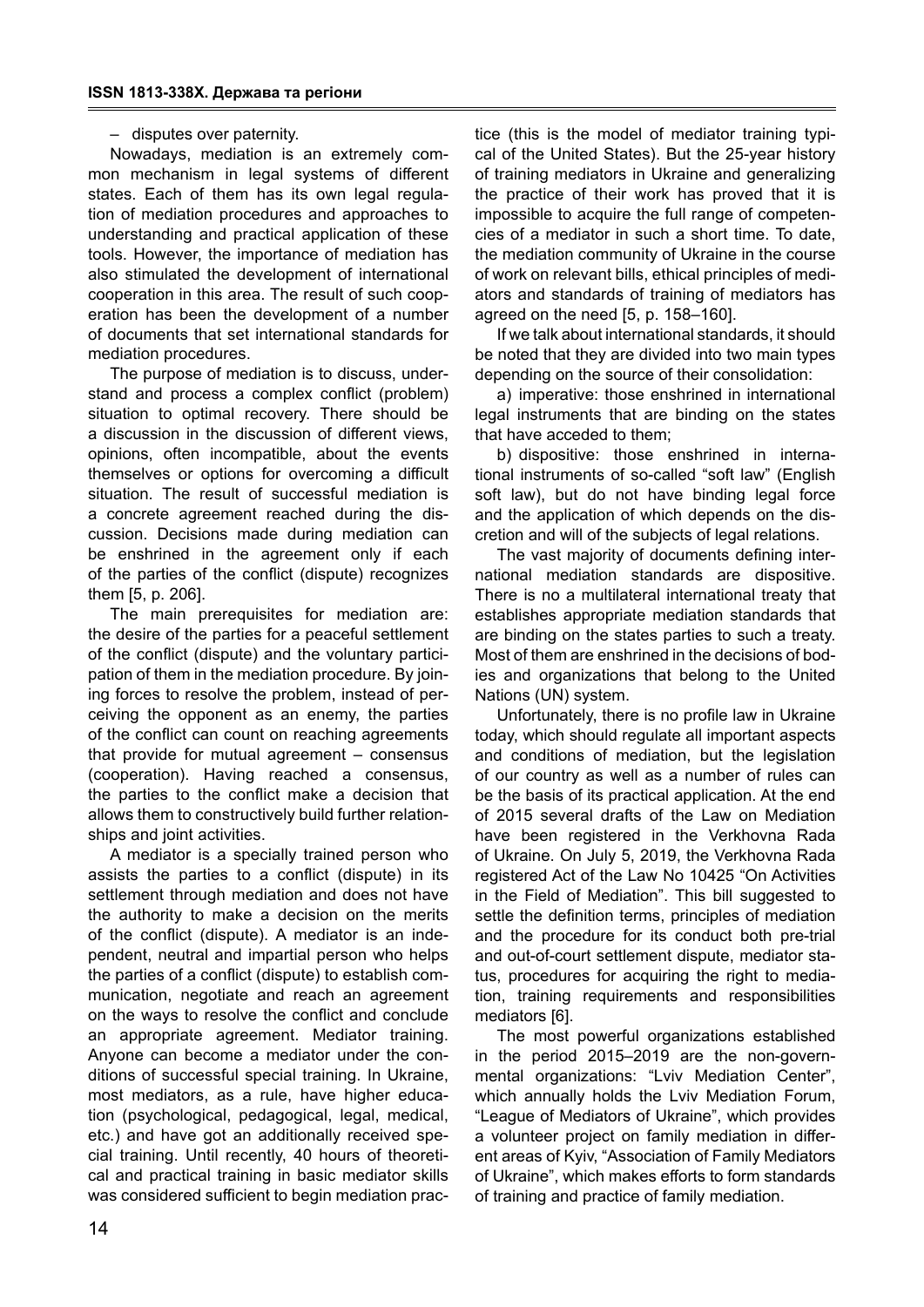Alternative ways to resolve disputes over children also include self-defense enshrined in Ukrainian law. Self-defense of the rights of parents, children, family members, relatives scientists consider their activities without seeking help from jurisdictions and officials, in case of violation of their family rights or the existence of a real threat of such violation, by taking legal and / or factual actions, which are not prohibited by law and do not contradict the moral principles of society and are aimed at stopping the violation of family rights, suppressing the violation of family rights, restoration of violated family rights. The person himself has the right to choose the appropriate form of protection of his violated rights.

The Civil Code of Ukraine defines self-defense as the use of countermeasures that should not be prohibited by law and do not contradict the moral principles of society [6].

In family law, the term "self-defense" is used only in conjunction with the definition of rights and responsibilities of a person who due to certain features, legal grounds cannot independently protect their rights or apply for such protection to an authorized entity or court [7].

Serdechna I.L. suggests two ways to exercise the right to self-defense by other relatives in the UK:

a) the right of other relatives and family members to self-defense of their subjective right;

b) the right of other family members and relatives to self-defense of another person's right.

According to Art. 258, 259, 261 of the Family Code of Ukraine the law actually defines the right of the grandfather, the grandmother, brothers, sisters, the stepfather, the stepmother, the actual tutor on self-protection of the rights of the child. However, it does not mention the possibility of exercising the right to self-defense of one's right to the child, such as the right to education, communication, etc. by taking appropriate actions that are not prohibited by law and do not contradict the moral principles of society [7; 9].

We agree with the opinion of I.L. Serdechna that the ways of self-protection of personal non-property rights of other members and relatives of a factual nature, which are aimed at protecting violated rights of children or their own rights without recourse to jurisdictions to protect the violated right.

In the same study of I.L. Serdechna as an example of self-defense of their rights is the right of the grandfather to approach the grandson on

the street and talk to him, call, visit the child in school or other institution, etc. [8, p. 124].

Given the imperfections of traditional means of resolving disputes, in Ukrainian society there is an objective need for new ways to protect their interests. The most expedient of them is the introduction of mediation – an alternative way of resolving disputes on a voluntary basis with the assistance of a neutral mediator, who directs the parties to make mutually beneficial decisions [5, p. 208].

Disputes between parents and children that cannot be resolved in court also should be mentioned in the study. In particular, these are the so-called intergenerational conflicts, when different value systems of the older and younger generations of the family collide. Despite the fact that they flare up between close people, the connection between which is natural, they can lead to a complete rupture of relations between members of the same family. Judgments resolve the legal situation, but do not always end the personal conflict. In such cases, mediation focuses on the development of mutually acceptable ways to enforce a court decision without further escalating tensions in personal relationships. Decisions made in mediation must take into account the special needs of each family. Family mediation allows to consider legal issues in a broader perspective of the daily life of the parties to the conflict.

**Conclusions.** Introduction of mediation and other alternative ways for the resolution of the disputes about children into Ukrainian civil process is currently hampered by a number of problems, namely: low legal culture of the population, without which it is impossible to carry out reforms to introduce certain legal institution; low level of trust in this services related to the lack of public understanding of the benefits of alternative methodologies for dispute resolution; the desire of one of the parties to satisfy only it's own interests, not wanting to compromise; the position of the society that appeal to the court is the only way to resolve the dispute; lack of legal basis and others.

#### **References:**

- 1. Дяченко С.В., Колокольна Н.С. Запровадження медіації для вирішення сімейних спорів у цивільному судочинстві України: судова практика*. Правовий науковий електронний журнал.* 2020. № 2. С. 118–121.
- 2. Мирза С.С. Етапи становлення та розвитку медіації у зарубіжних країнах з англосаксонською і романо-германською правовими системами. *Роль та місце правоохоронних агенцій у розбудові демократичної держави: матеріали*